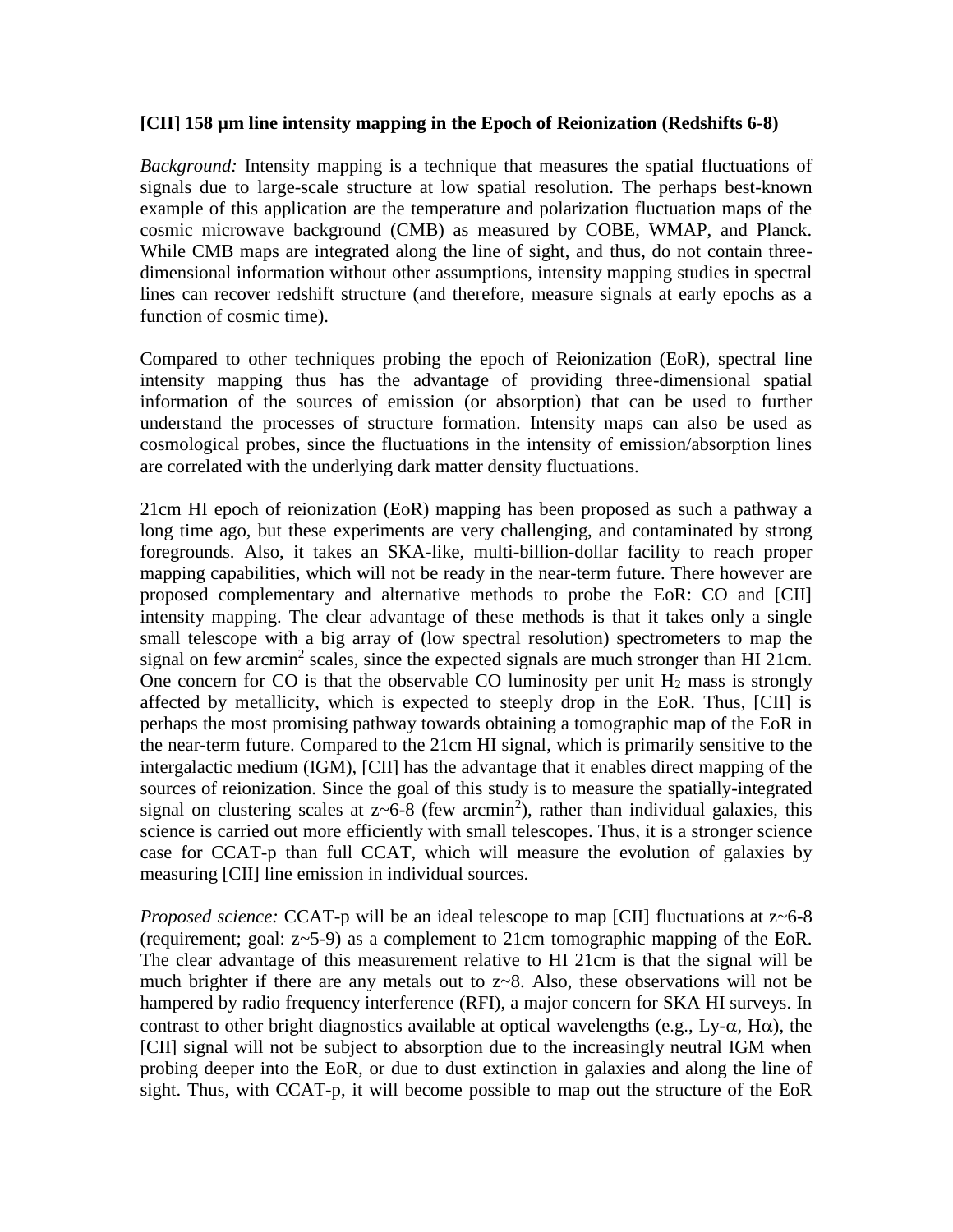through the clustering signal from star-forming galaxies and [CII], and thus, to map the distribution and properties of the sources of reionization. Such measurements are currently not possible in other diagnostics, and may even stay out of reach for the James Webb Space Telescope (JWST), since the main sources of reionization are very numerous, but intrinsically extremely faint (e.g., Robertson et al. 2013, 768, 71). However, since intensity mapping detects the aggregate signal from these faint sources, the sensitivity requirements are much less demanding, such that detection of a signal is expected to be possible (see model predictions by, e.g., Gong et al. 2012, ApJ, 745, 49).

*Requirements:* The goal is to detect the aggregate clustering signal of faint galaxies in the EoR in the [CII] line at rest-frame 158 um. Since it is not required to detect individual lines from individual galaxies, moderate spectral resolution (R~300-500) will be sufficient. The goal is to detect this signal at  $z \sim 6-8$ , which requires coverage of approximately the 210-275 GHz range, with a goal of 190-315 GHz  $(z\sim5-9)$ . This spectral range is free of strong atmospheric absorption lines, but given the nature of the signal, atmospheric stability is a key criterion – as readily available at the CCAT-p site. Complete coverage of this bandwidth is critical to reject foreground contamination, most prominently due to CO lines at intermediate redshifts (which are spaced by 115.2712  $GHz/(1+z)$  – and thus, can be rejected by anti-correlation of the corresponding frequencies of neighboring CO lines), and to a lesser degree, other, typically much fainter fine structure lines. The goal is to measure the signal on clustering scales at  $z$  –6-8, which corresponds to a few arcmin scales on the sky. Thus, an ideal instrument has of order  $\sim$ 1 arcmin resolution. A 6-m telescope is a great match to this requirement at the low frequency end.

*Instrumentation:* There are at least three possible approaches to detecting this signal with a telescope like CCAT-p: (1) a Fourier Transform Spectrometer (FTS) mounted on a large camera; (2) a Fabry-Perot on a large camera, or (3) a wide-band, direct detection spectrometer (e.g., SuperSpec technology), with tens of spatial resolution elements on the sky. Table 1 below provides predictions for example surveys carried out with a 6 m telescope and other possible telescopes of three different aperture sizes for reference. With a large enough instrument, detection of the signal could be possible in hundreds of hours, but surveys of significant cosmological volumes to match the SKA HI surveys will require a significant, multi-year effort even in an optimistic part of the parameter space.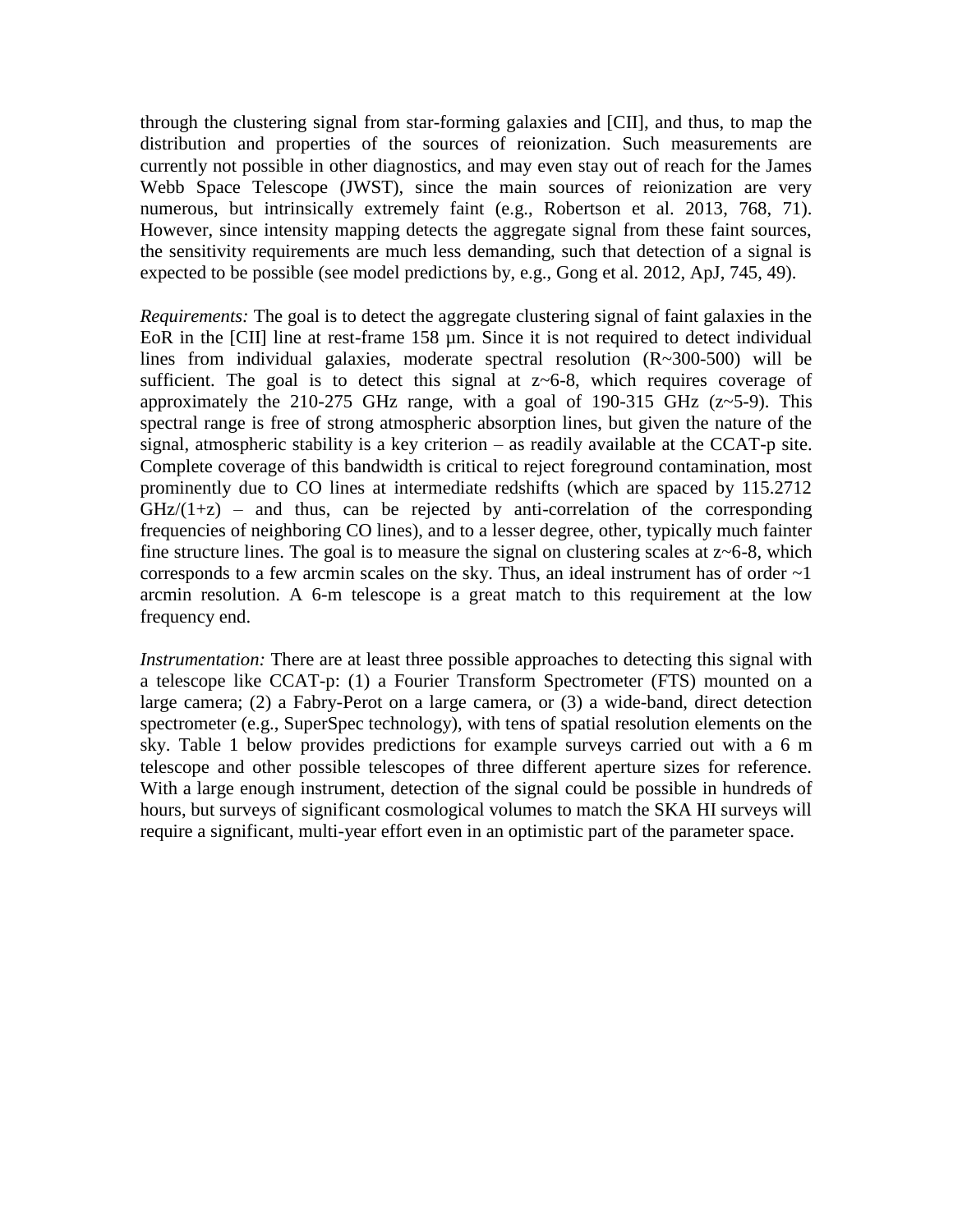

**Figure 1:** Model predictions for clustering, shot-noise, and total power spectrum of the [CII] emission line at  $z = 6$ ,  $z = 7$ , and  $z = 8$ , adopted from Gong et al. (2012). The red solid, dashed, and dotted lines denote the [CII] total, clustering, and shot-noise power spectrum, respectively. The green dashed lines are the  $1\sigma$  error of the [CII] power spectrum. The error bars and noise power spectrum (red long-dashed line) in the top left and top right panels are estimated assuming telescopes of 1 m and 10 m aperture, respectively. The magenta long dashed line is derived from the [CII] luminosity estimated by Visbal & Loeb (2010), JCAP, 11, 016. The blue dash-dotted line is estimated by assuming  $L_{\text{CII}}/L_{\text{CO}(1-0)} \simeq 10^4$ .



**Figure 2:** Model predictions for the cross power spectrum of the [CII] and HI 21 cm emission lines at  $z = 6$ ,  $z = 7$ , and  $z = 8$ , adopted from Gong et al. (2012). Red dashed lines denote negative correlations, and red solid lines show positive correlations. The 1σ errors are shown as thin red lines. The error bars in the left panel are estimated using a (sub-) millimeter survey with a 10 m aperture telescope for the [CII] line and SKA for HI 21 cm.